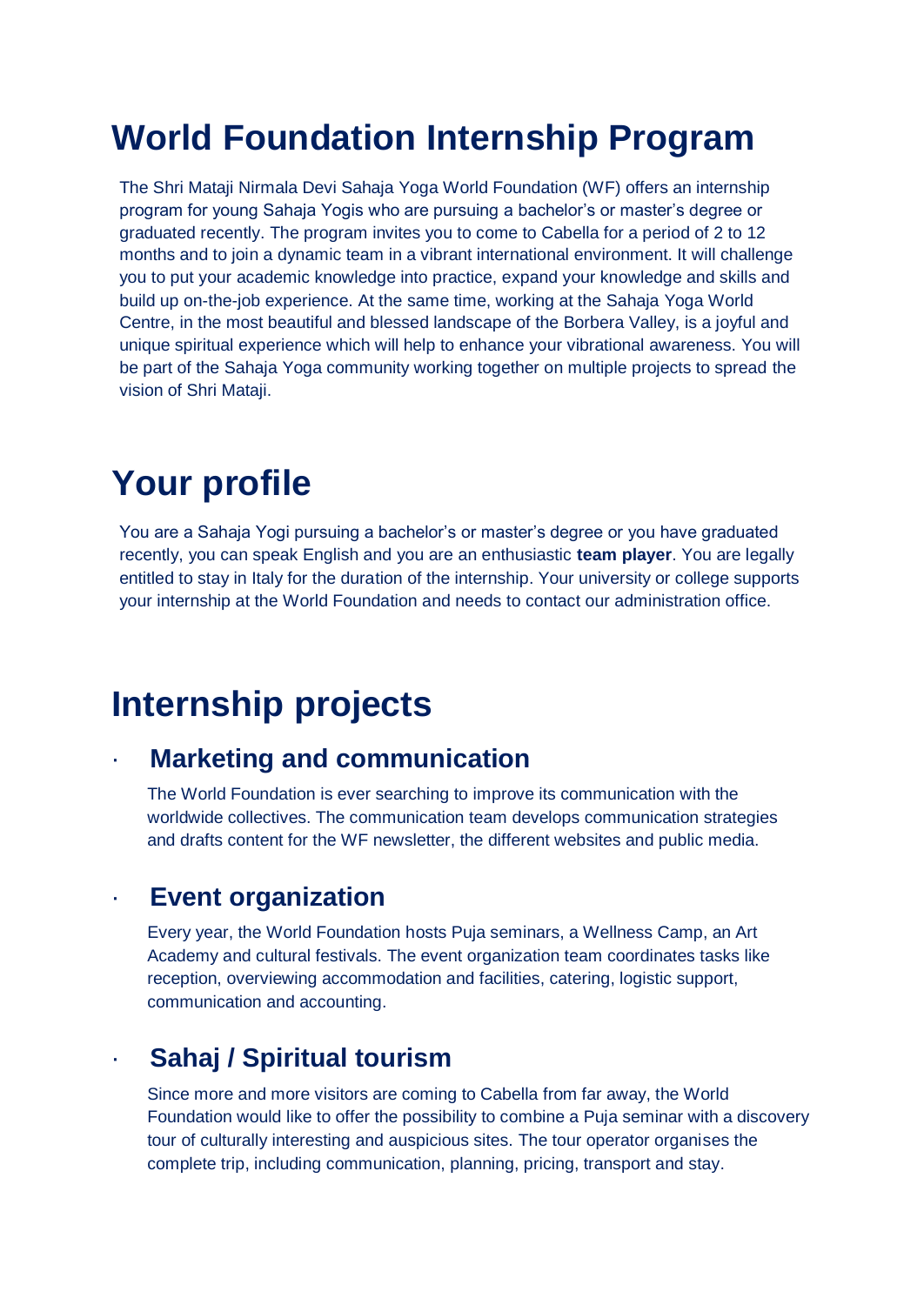#### · **Web design**

The website of an organisation is its first means of communication with the world. The web design team creates and updates the sites and pages of the different organisations and projects of the Cabella World Center. This includes setting up the design, collecting and generating content, shaping the layout and coding.

#### · **Administration**

The office of the World Foundation is the coordination centre for its different projects. The work is very varied and includes a.o.: reception, secretarial tasks, providing administrative support to ongoing projects, liaising with internal and external teams, managing documentation and databases.

## · **Teaching**

Inspired by the teachings of Shri Mataji Nirmala Devi, Cabella International Sahaja School (CISS) aspires to create a learning environment where children are encouraged to develop on the physical, emotional, academic as well as on the spiritual level. The school combines modern teaching methods and an international curriculum with the daily practice of Sahaja Yoga meditation in order to support its students to grow into balanced, knowledgeable and caring world citizens.

#### · **Accreditation of education**

To obtain recognition in the domain of international education, Cabella International Sahaja School (CISS) is preparing to obtain international accreditation for its schooling project.

If you have obtained or are preparing a degree in pedagogy, in business administration or in a relevant field and you are inspired to join the team, please apply for at least one term.

#### · **Agriculture/Green Team**

Following the teachings given by Shri Mataji about Mother Earth, and inspired by the beautiful experiences in India in the field of agriculture, the WF is going to put Her ideas into practice in the big plots of land that Shri Mataji bought in the Borbera Valley. For this purpose, a farm is already open, the "Bellavista Agri-Tourism Farm", in the 5 hectares of land on the hill above the sahaj Albera Complex near Cabella, where the Temple is located. An orchard, a vineyard, a rose garden, a vegetable garden and other such cultivations will glorify the beauty of Shri Adi Bhoomi Devi. Many Sahaja Yogis around the world working in agriculture are part of the "Living Valley Project".

## · **Casa Madre Music Label**

Casa Madre is also the brand name of an independent Label, promoting sahaj music made by Sahaja Yogis. We are now working on the production, marketing and promotion of few CDs. The Label is in need of audio-technical support, as well as in the setup of communication and distribution network.